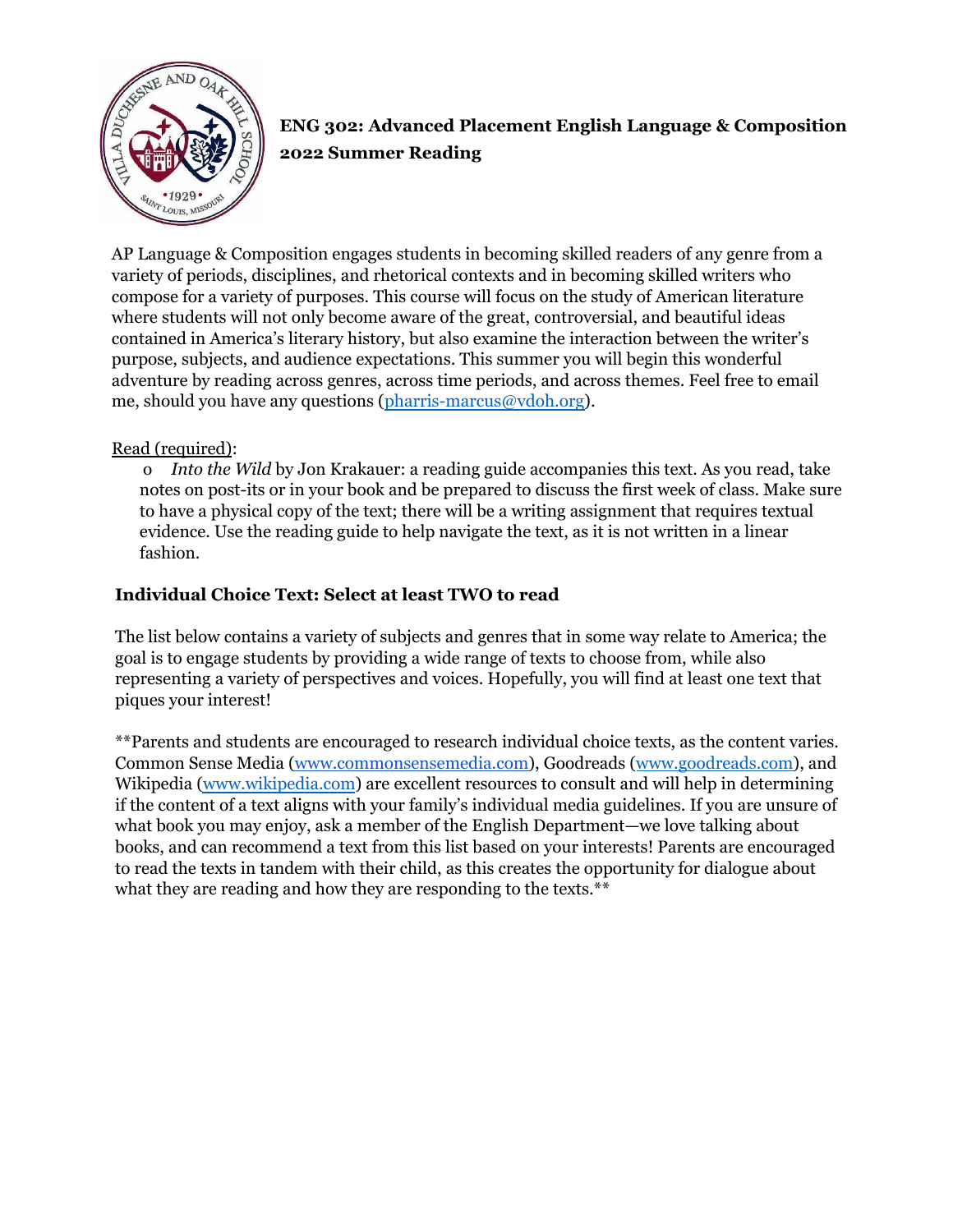| <b>Select ONE book from this column</b>                                                                                                                                                                                                                                                                                                                                                                                                                                                                                                                                                                                                                                                                                                                                                                                                                                                                                                                                                                                                                                                                                                                                                                                                                                                                                                                                                                                                                                                                                                                        | <b>Select ONE book from this column</b>                                                                                                                                                                                                                                                                                                                                                                                                                                                                                                                                                                                                                                                                                                                                                                                                                                                                                                                                                                                                                                                                                                                                                                                                                                        |
|----------------------------------------------------------------------------------------------------------------------------------------------------------------------------------------------------------------------------------------------------------------------------------------------------------------------------------------------------------------------------------------------------------------------------------------------------------------------------------------------------------------------------------------------------------------------------------------------------------------------------------------------------------------------------------------------------------------------------------------------------------------------------------------------------------------------------------------------------------------------------------------------------------------------------------------------------------------------------------------------------------------------------------------------------------------------------------------------------------------------------------------------------------------------------------------------------------------------------------------------------------------------------------------------------------------------------------------------------------------------------------------------------------------------------------------------------------------------------------------------------------------------------------------------------------------|--------------------------------------------------------------------------------------------------------------------------------------------------------------------------------------------------------------------------------------------------------------------------------------------------------------------------------------------------------------------------------------------------------------------------------------------------------------------------------------------------------------------------------------------------------------------------------------------------------------------------------------------------------------------------------------------------------------------------------------------------------------------------------------------------------------------------------------------------------------------------------------------------------------------------------------------------------------------------------------------------------------------------------------------------------------------------------------------------------------------------------------------------------------------------------------------------------------------------------------------------------------------------------|
| Fiction<br>-A Woman is No Man by Etaf Rum (** references<br>to death by suicide, depictions of domestic<br>violence)<br>-The Heart is a Lonely Hunter by Carson<br>McCullers (**depiction of death by suicide)<br>-Fahrenheit 451 by Ray Bradbury<br>-The Namesake by Jhumpa Lahiri<br>-One Flew Over the Cuckoo's Nest by Ken Kesey<br>-Americanah by Chimamanda Ngozi Adichie<br>-On the Road by Jack Kerouac<br>-There There by Tommy Orange (**depictions of<br>gun violence)<br>-All the Pretty Horses by Cormac McCarthy<br>-The Round House by Louise Erdrich<br>(**references to sexual assault, depictions of<br>violence)<br>-Little Fires Everywhere by Celeste Ng<br>-Life of Pi by Yann Martel<br>-American Street by Ibo Zoboi<br>-The Midnight Library by Matt Haig<br>-The Parable of the Sower by Octavia Butler<br>(**depictions of violence, some graphic;<br>references to sexual assault)<br>-The Haunting of Hill House by Shirley Jackson<br>-We Have Always Lived in the Castle by Shirley<br><b>Jackson</b><br>-Lincoln in the Bardo by George Saunders<br>-My Antonia by Willa Cather<br><b>Autobiography / Memoir</b><br>-Hollywood Park by Mikel Jollett<br>-Naked by David Sedaris<br>-Me Talk Pretty One Day by David Sedaris<br>-When Breath Becomes Air by Paul Kalinithi<br>-Beautiful Boy: Father's Journey through His<br>Son's Addiction by David Sheff<br>-127 Hours: Between a Rock and a Hard Place by<br><b>Aaron Ralston</b><br>-Left to Tell: Discovering God Amidst the<br>Rwandan Holocaust by Immaculée Ilibagiza | <b>True Crime</b> (**content warning: all of the texts<br>below include references to real-life crime, as well<br>as descriptions of crime scenes and the crime<br>themselves)<br>-The Devil in the White City by Erik Larson<br>-In Cold Blood by Truman Capote<br>-American Sherlock: Murder, Forensics, and the<br>Birth of American CSI by Kate Winkler Dawson<br>-Midnight in the Garden of Good and Evil by<br>John Berendt<br><b>Nonfiction</b><br>-The Immortal Life of Henrietta Lacks by<br>Rebecca Skolt<br>-Code Girls: The Untold Story of the American<br>-Women Code Breakers of World War II by Liza<br>Mundy<br>-Hidden Figures by Margot Lee Shetterly<br><b>Autobiography / Memoir</b><br>-Angela's Ashes by Frank McCourt<br>-Educated by Tara Westover<br>-Between the World and Me by Ta-Nehisi Coates<br>-The Woman Warrior by Maxine Hong Kingston<br>-I Know Why the Caged Bird Sings by Maya<br>Angelou (**depiction of sexual assault)<br>Fiction<br>-The Grapes of Wrath by John Steinbeck<br>-Passing by Nella Larson<br>-The Underground Railroad by Colson<br>Whitehead<br>-The Things They Carried by Tim O'Brien<br>(**depictions of graphic violence during war)<br>-The Sun Also Rises by Ernest Hemingway<br>-The Joy Luck Club by Amy Tan |

*-Greenlights* by Matthew McConnahey

*-BossyPants* by Tina Fey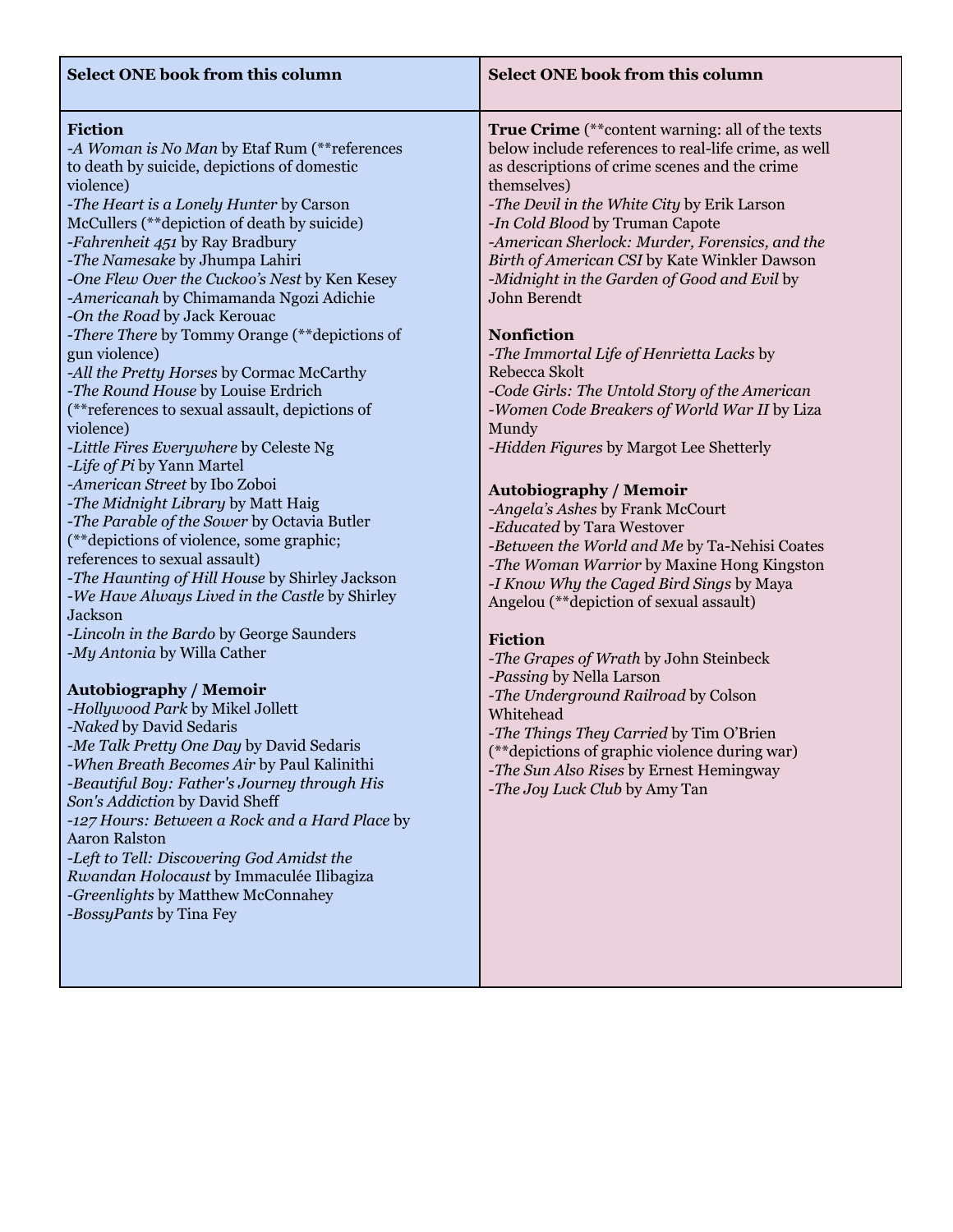### *Into the Wild* **Reading Guide**

*Into the Wild* Character Chart: This chart will help you keep track of all the different people in this book. Consider including page numbers as well as notes for future reference.

| $\ensuremath{\mathit{Person}}$ / $\ensuremath{\mathit{Character}}$                                      | Description |
|---------------------------------------------------------------------------------------------------------|-------------|
| Chris McCandless<br>(Alex<br>Supertramp)*                                                               |             |
| $\displaystyle{^*}$ consider the<br>significance of<br>McCandless'<br>$\,$ pseudonym or<br>nom de plume |             |
| Jim Gallien                                                                                             |             |
| Jan Burres                                                                                              |             |
| Wayne Westerberg                                                                                        |             |
| Ronald Franz                                                                                            |             |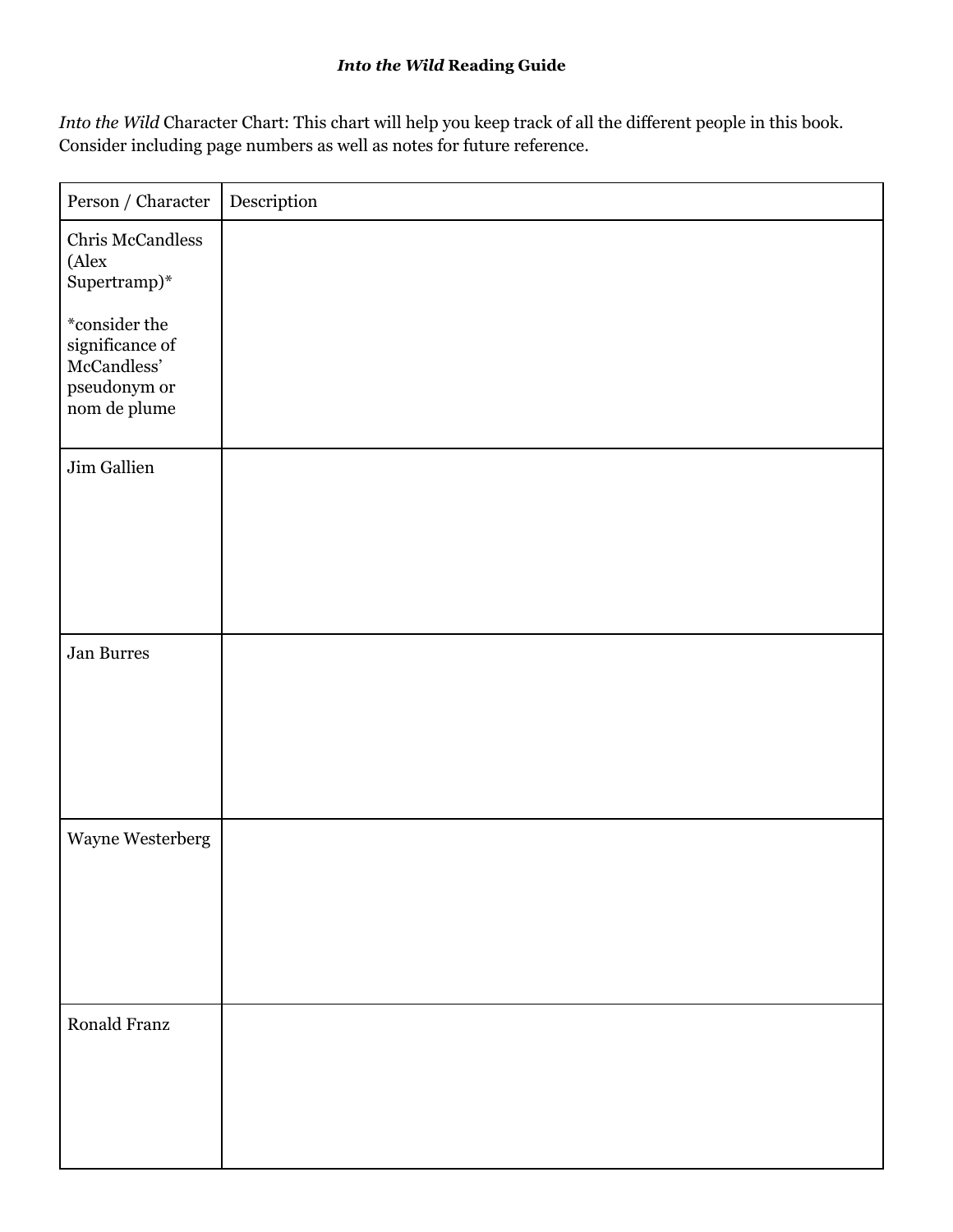| Gene Rosellini                                   |  |
|--------------------------------------------------|--|
| John Waterman                                    |  |
| Carl McCunn                                      |  |
| <b>Everett Reuss</b>                             |  |
| Carine McCandless                                |  |
| Samuel Walter<br>McCandless                      |  |
| Wilhelmina<br>"Billie"<br>$\rm{McC}\rm{andless}$ |  |
| Jon Krauker<br>(the author)                      |  |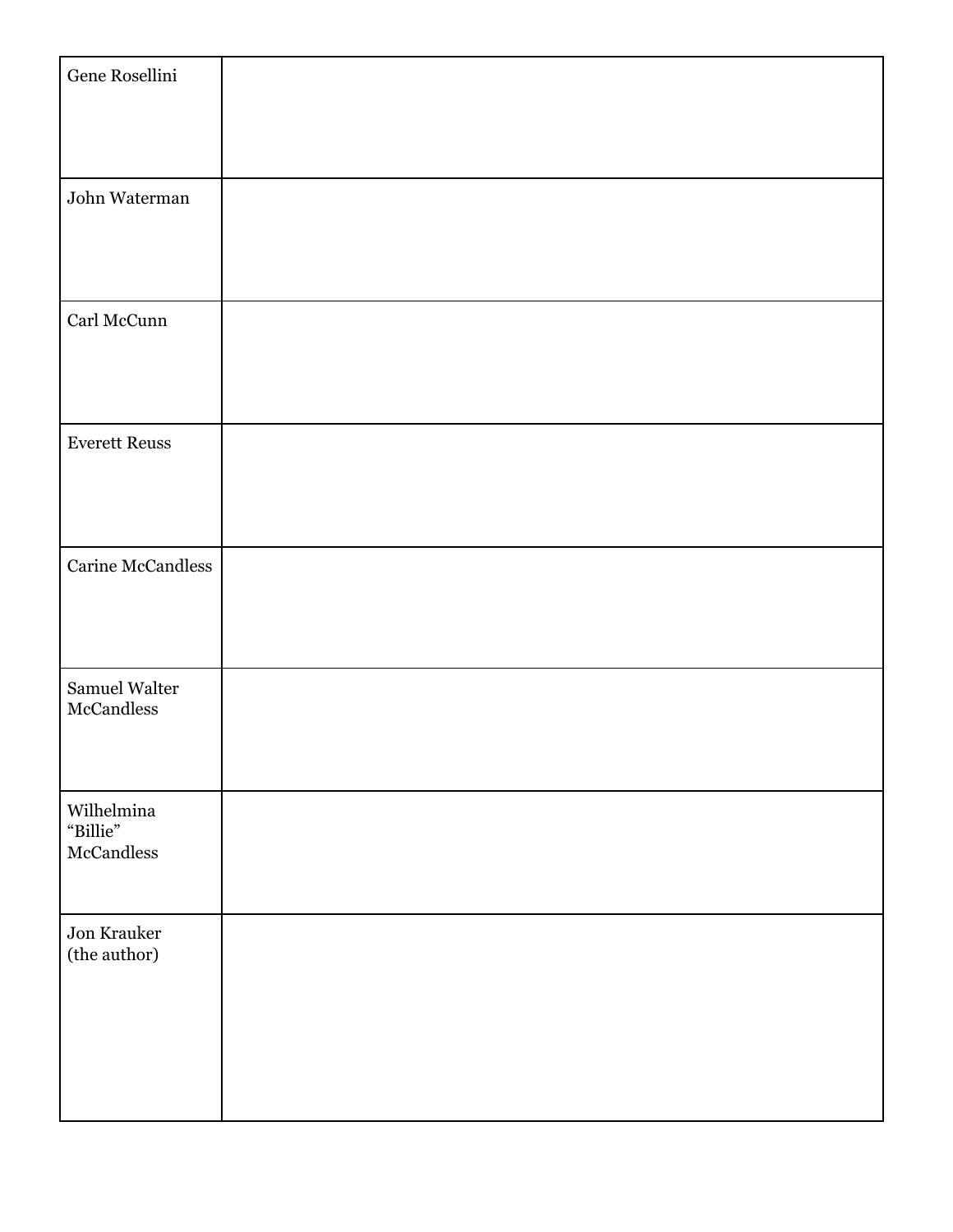Introduction: *Into the Wild* is a nonfiction story about a young man, Christopher McCandless, who left everything behind to walk "alone into the wilderness north of Mt. McKinley . . . four months later, his decomposed body was found by a moose hunter" (description from the book jacket). Jon Krauker, a journalist fascinated by McCandless' *odyssey*, "reassembles the disquieting facts of Chris McCandless' short life–and searche[s] for clues to the mystery of his untimely death" (description from the book jacket). This story explores many themes including the pull of the American wilderness, the restlessness of Americans, and father-son relationships.

A note on the organization of this text: Krauker, the author, weaves together his research about McCandless's life with history, descriptions or natural landscapes, and stories about other pioneers who have ventured to go "into the wild." Moreover, the details of McCandless' life are not arranged in a chronological fashion; thus, this book may be challenging to follow. Pay attention to the maps and epigraphs located at the beginning of each chapter: they will serve as guideposts on your journey.

How to use this reading guide: While you do not need to write answers to or even answer every question, they will help you check for understanding and prepare you for our first assessments in the fall.

## *Read the Author's Note at the beginning of the text.*

Pre-reading Question: What are the benefits and disadvantages of revealing McCandless' death on the cover of the book and in the opening chapters?

Chapter 1: "The Alaska Interior": Before saying goodbye to Jim Galien, Alex gives him his watch saying, "I don't want to know what time it is. I do not want to know the day it is or where I am. None of that matters." (7) Why do you think Alex wanted to be unaware of these things?

Chapter 2: "The Stampede Trail": Given that McCandless had no ID and wanted to be so disconnected from society, why do you think he wrote the 113 journal entries mentioned on pg. 13? What do you think keeping a record meant to McCandless?

Chapter 3: "Carthage": When describing McCandless' work habits Wayne Westerberg concludes that, "He was what you'd call extremely ethical." Define *ethical* in your own terms. Do you see McCandless as an ethical person? Why do you think McCandless declined membership into Phi Beta Kappa? What do you think of his choice?

Chapter 4: "Detrital Wash": Consider the final sentences of the opening quotation by Paul Shepard: "To the desert go prophets and hermits; through the deserts go pilgrims and exiles. Here the leaders of the great religions have sought the therapeutic and spiritual values of retreat, not to escape but to find reality." Do you think of Alex as a pilgrim searching to get more fully in touch with reality or as an escapist running from the modern world? Explain.

Chapter 6: "Anza-Borrego": Consider the opening quotation from Thoreau. What "intangible" goods did McCandless accumulate during his odyssey? McCandless asserts that, "nothing is more damaging to the adventuresome spirit within a man than a secure future" (57). What do you think he means by this statement? Can you relate to it? If so, how?

Chapter 7: "Carthage": Wayne says, "Unlike most of us, [McCandless] was the sort of person who insisted on living out his beliefs." Do you agree with Wayne? If so, can you list five or more of McCandless' beliefs? When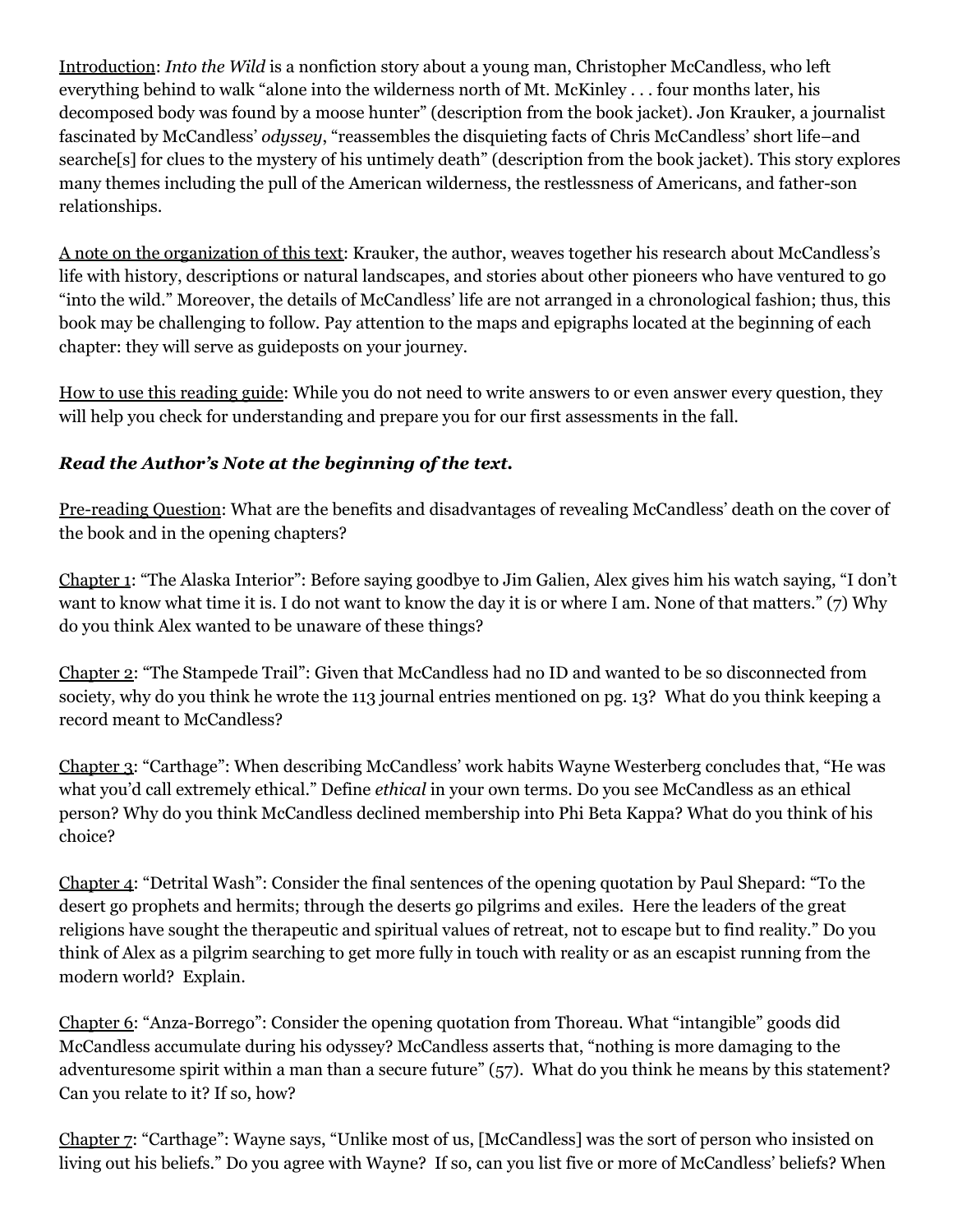Alex cries, Borah, Wayne's girlfriend, has an intuition that McCandless' trip might result in his death. Do you think, despite Krakauer's obvious bias against this opinion, that there was an element of suicidal intent in McCandless' final journey? Use specific facts from Krakauer's account to support your position.

Chapter 8: "Alaska": This chapter introduces three eccentric Alaskan characters: Gene Rosellini, John Waterman, and Carl McCunn. Why does Krakauer infuse their life stories into his study of McCandless? Krakauer writes, "Although he was rash, untutored in the ways of the backcountry, and incautious to the point of foolhardiness, he wasn't incompetent – he wouldn't have lasted 113 days is he were. And he wasn't a nutcase, he wasn't a sociopath, he wasn't an outcast. McCandless was something else – although precisely what is hard to say? A pilgrim, perhaps." What is McCandless to you?

Chapter 9: "David Gulch": What parallels can you draw between McCandless' personality and Reuss's? What differences?

## *Chapters 10, 11, 12 and 13 all explore how the people who knew McCandless processed the finality of his death. Appropriately, the epigraph for Chapter 10 is the 1992 New York Times article detailing the discovery of an unidentified young man's body in the bus.*

Questions for chapters 10-13: How do the stories about McCandless' childhood help you better understand his behavior in adulthood? Be specific. Krakauer explores McCandless' idealism, particularly his desire to help the hungry and the homeless. What do you think motivated McCandless to help the less fortunate? What did McCandless discover about his father during his trip to El Segundo, CA two summers earlier? How does McCandless' handling of this family secret resemble Walt's way of dealing with his two marriages?

Chapters 14 & 15: "The Stikine Ice Cap": List six reasons Krakauer gives that explain why he included these autobiographical chapters. Do you think these autobiographical chapters enhance the book? If so, how?

Chapter 16: "The Alaska Interior": Gaylord Stuckey was struck by McCandless' independence and concludes, "He wanted to prove to himself that he could make it on his own, without anybody else's help." Why do you think self-reliance was so vital to McCandless?

Chapter 17 & 18: "The Stampede Trail": Krakauer wonders why people "seem to despise [McCandless] so intensely for having died here." What do you think underlies many people's scorn for McCandless' desire to live, even at the risk of death, in the wild?

Epilogue: Our culture tends to view death as an end that defines or even invalidates the life that preceded it. Consider how different characters view McCandless' death. Does how they view the way he died make them judge his life in a particular way? Explain using one or two characters as specific examples.

Journal Prompts: You are not required to answer these questions; however, we will be exploring these individually and discussing our responses with the class in August. They are included here as *food for thought*.

- $\Box$  Chris McCandless was born and raised in an economically-stable home. He received a college education, owned a car, and had money. What were his motives for running away from home, as directly stated and/or inferred in the text? What did McCandless expect to find or experience?
- $\Box$  Throughout his journey, McCandless meets many people who offer him help. Which person that he meets do you think impacted him the most? Why do you think this"